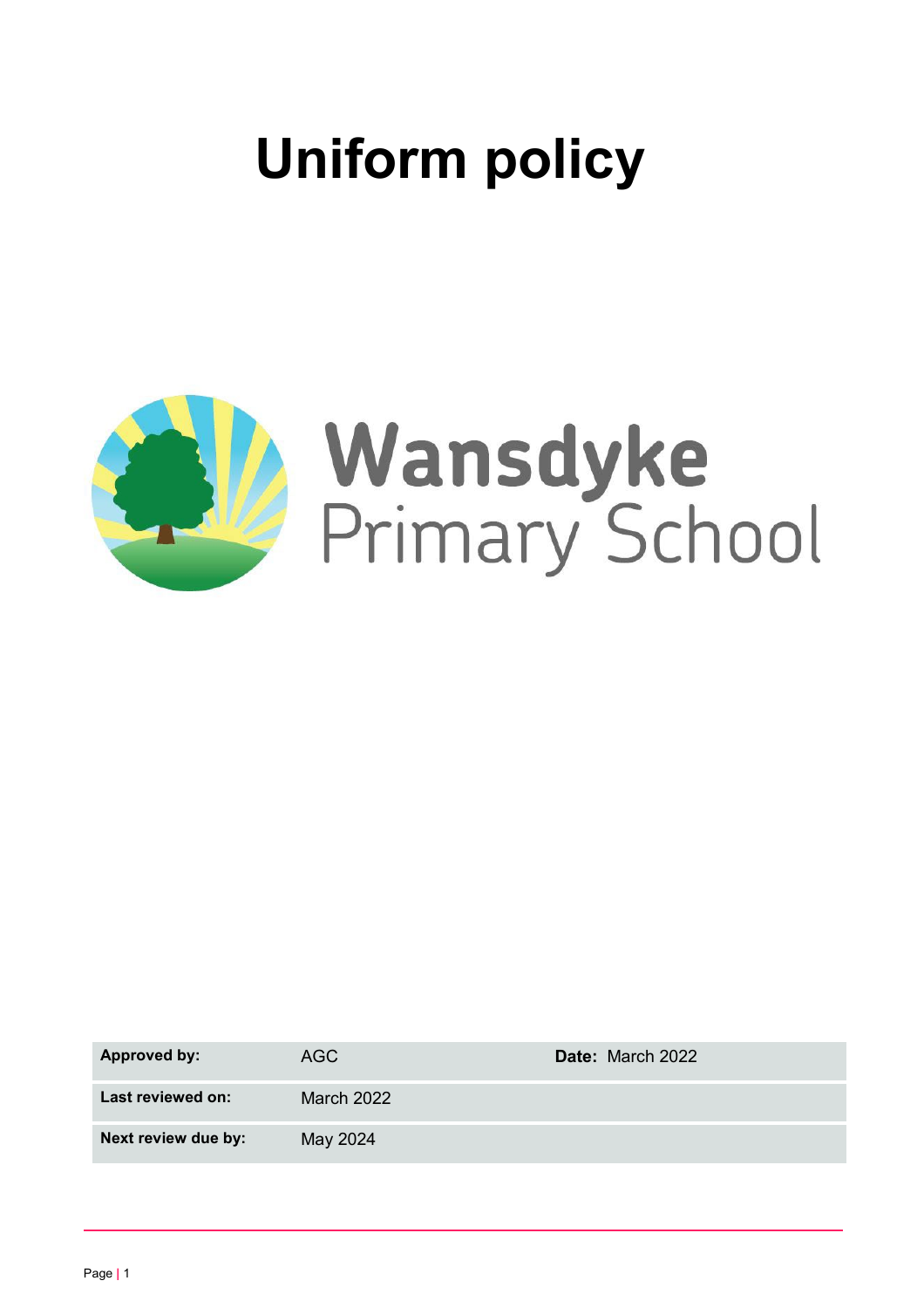# **Contents**

# <span id="page-1-0"></span>**1. Principles and Aims**

## **Principles**

It is our policy that all children should wear clothing that is in keeping with our school ethos. We take pride in our school and believe that uniform is an essential part of our school identity. We therefore expect parents to support our school's dress code. We provide a complete list of the items needed for our school uniform below. In writing this policy, our school has taken into account the DfE statutory guidance 'Cost of School Uniforms' (2021) and non-statutory guidance 'School Uniforms' (2021).

## Aims

Our aims are based on the belief that school uniform;

- Promotes a sense of pride in the school
- Engenders a feeling of community and belonging
- Is practical, safe and smart
- Identifies the children with the school
- Is not distracting in class (as fashion items might be)
- Makes children feel equal to their peers in terms of appearance
- Is regarded as suitable, and good value for money, by most parents

## This policy:

- Sets out our approach to requiring a uniform that is of reasonable cost and offers the best value for money for parents and carers
- Explains how we will avoid discrimination in line with our legal duties under the Equality Act 2010
- Clarifies our expectations for school uniform

# <span id="page-1-1"></span>**2. Our school's legal duties under the Equality Act 2010**

The [Equality Act 2010](https://www.legislation.gov.uk/ukpga/2010/15/contents) prohibits discrimination against an individual based on the protected characteristics, which include sex, race, religion or belief, and gender reassignment.

To avoid discrimination, our school will:

- Avoid listing uniform items based on sex, to give all pupils the opportunity to wear the uniform they feel most comfortable in or that most reflects their self-identified gender
- Make sure that our uniform costs the same for all pupils
- Allow all pupils to have long hair (though we reserve the right to ask for this to be tied back)
- Allow all pupils to style their hair in the way that is appropriate for school yet makes them feel most comfortable
- Allow pupils to request changes to swimwear for religious reasons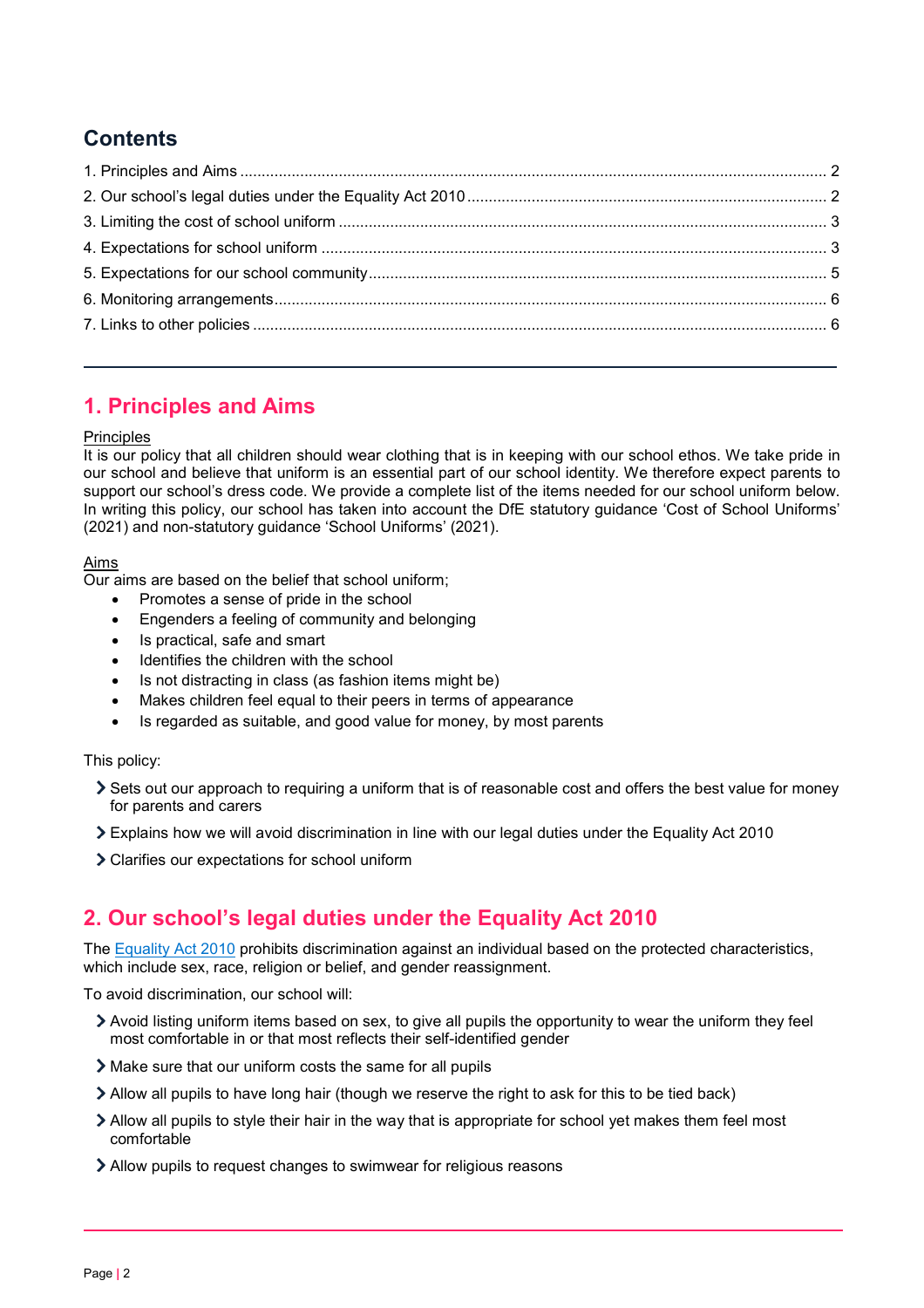- Allow pupils to wear headscarves and other religious or cultural symbols
- Allow for adaptations to our policy on the grounds of equality by asking pupils or their parents to get in touch with our Learning Mentor, Mrs Kidd, who can answer questions about the policy and respond to any requests

# <span id="page-2-0"></span>**3. Limiting the cost of school uniform**

Our school has a duty to make sure that the uniform we require is affordable, in line with statutory [guidance](https://www.gov.uk/government/publications/cost-of-school-uniforms/cost-of-school-uniforms) from the Department for Education on the cost of school uniform.

We understand that items with distinctive characteristics (such as branded items, or items that have to have a school logo or a unique fabric/colour/design) cannot be purchased from a wide range of retailers and that requiring many such items limits parents' ability to 'shop around' for a low price.

We will make sure our uniform:

- $\sum$  Is available at a reasonable cost
- > Provides the best value for money for parents/carers

We will do this by:

- Carefully considering whether any items with distinctive characteristics are necessary
- Considering cheaper alternatives to school-branded items, such as all school branded items being optional
- Avoiding specific requirements for items pupils could wear on non-school days, such as coats, bags and shoes
- Keeping the number of optional branded items to a minimum, so that the school's uniform can act as a social leveler
- Avoiding different uniform requirements for different year/class/house groups as much as possible
- Avoiding different uniform requirements for extra-curricular activities
- Considering alternative methods for signaling differences in groups for interschool competitions, such as creating posters or labels
- Making sure that arrangements are in place for parents to acquire second-hand uniform items
- Avoiding frequent changes to uniform specifications and minimising the financial impact on parents of any changes
- Consulting with parents and pupils on any proposed significant changes to the uniform policy and carefully considering any complaints about the policy

# <span id="page-2-1"></span>**4. Expectations for school uniform**

## **4.1 Our school's uniform**

All uniform branded with Wansdyke's logo is optional. The uniform colours are emerald green, grey/black and white and the uniform is as follows:

**Standard uniform** 

- White polo shirt, with or without school logo, white cotton shirt or blouse
- Emerald green sweatshirt, cardigan or jumper, with or without school logo
- Black or grey trousers, shorts or skirt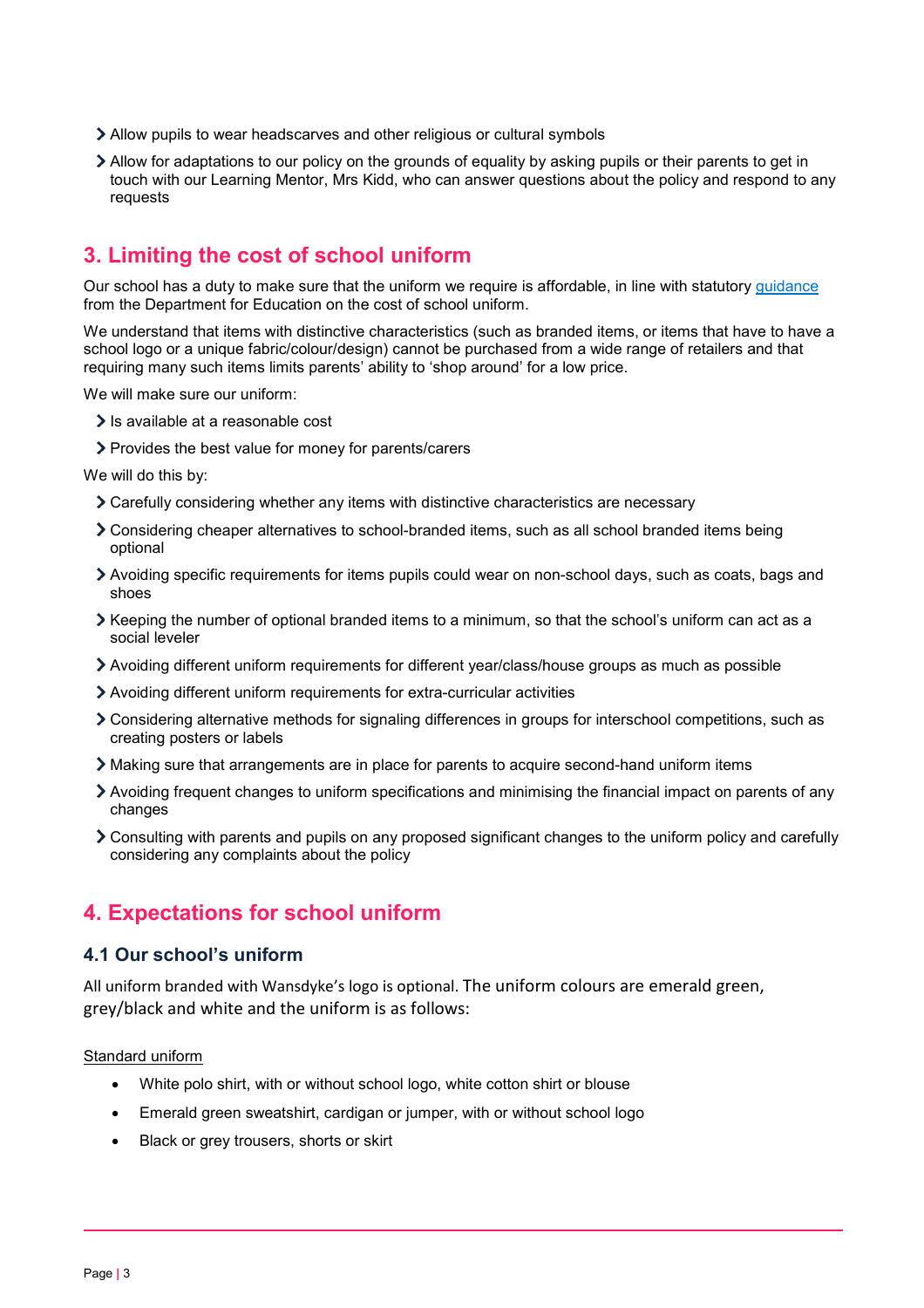- Trousers must be straight legged and tailored, not bootleg, combat, skinny or hipster.
- Emerald green gingham dresses may be worn in the summer terms
- Children wearing dresses/skirts may wear cycling shorts underneath for when they engage in physical activity at playtimes
- Socks white, grey or black. Tights should be grey or black.

#### PE kit (worn to school on PE days)

- White t-shirt, preferably with the school logo and house name in colour
- Green school jumper or cardigan
- Plain black (no logos/ brands/ stripes) shorts, leggings or joggers.
- Trainers, not daps (any colour)
- Long hair should be tied back on days when your child has PE lessons

#### Footwear

Black, leather shoes with a flat heel (girls may wear plain black leather boots with a flat heel). We recommend shoes that are quick and easy to fasten; laces should only been worn by children who can tie them. These shoes are NOT to be worn for PE.

#### **Jewellery**

We do not allow children to wear any jewellery or wrist bands other than one stud in each ear (these should be removed or taped over for PE if newly pierced). A watch may be worn if appropriate. Nail varnish and temporary tattoos should also not be worn.

#### Make up, cosmetics and hair

Make up and cosmetics are not considered appropriate or consistent with our school uniform. The school does not permit such products to be worn by any children, unless there is a specific event for which the Head Teacher has given permission. Children should come to school with their natural hair colour.

#### Bags

The school will provide every child with a transparent folder (with green handle) in which children must bring their reading book and diary (Phase 1) or planner (Phase 2) to and from school. Rucksacks are not allowed to be brought into school. Only children in Year 6 are allowed to bring in a drawstring bag each day to keep any additional items that they may need.

#### **All clothing and footwear should be clearly labelled with your child's name on it. We cannot be responsible for any school uniform that is lost in school.**

#### **Enforcement**

We recognise that there are occasions when uniform is lost, damaged and or needs to be replaced and that pupils may need to come to school in alternative clothing. In such circumstances the office or class teacher should be informed.

#### **However, if your child's uniform does not meet with the school's requirements:**

- A letter will be sent home reminding parents of the school's expectations regarding uniform.
- Alternative and appropriate uniform, including footwear will be provided for the children to wear in school.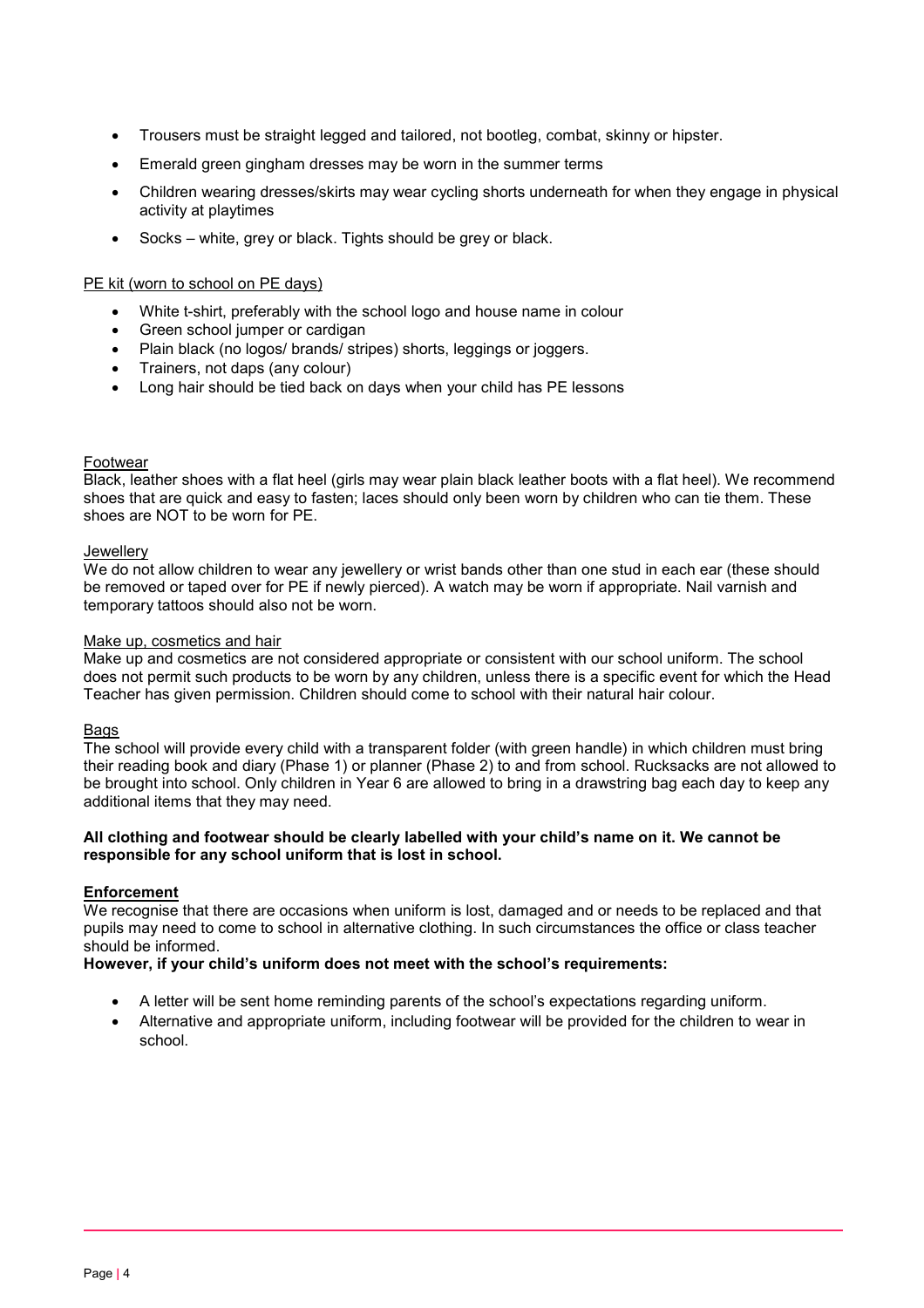## **4.2 Where to purchase uniform**

All our uniform items can currently be purchased from Price & Buckland, and nonlogo items are freely available to purchase from clothing shops and supermarkets.



We do the following to try and keep the cost of uniform as low as possible for parents and carers:

- We compare the costs of different suppliers each year before setting up our details with a supplier, who will provide embroidered logos.
- Parents are free to purchase non-logo items from anywhere they choose. We do not insist that children need to have any uniform that is branded or with logos.
- Our 'Friends of Wansdyke' and office staff run a free uniform-exchange at the end of each seasonal term.

# <span id="page-4-0"></span>**5. Expectations for our school community**

# **5.1 Pupils**

Pupils are expected to wear the correct uniform at all times (other than specified non-school uniform days) while:

- > On the school premises
- > Travelling to and from school
- At out-of-school events or on trips that are organised by the school, or where they are representing the school (if required)

## **5.2 Parents and carers**

Parents and carers are expected to make sure their child has the correct uniform and PE kit, and that every item is:

- Clean
- Clearly labelled with the child's name
- $\sum$  In good condition

## **5.3 Staff**

Staff will closely monitor pupils to make sure they are in correct uniform. They will give any pupils and families ,breaching the uniform policy, the opportunity to comply. If the correct uniform is still not worn, this will be followed up in writing and the head teacher will be informed.

## **5.4 Governors**

The AGC will review this policy and make sure that it:

- Is appropriate for our school's context
- If is implemented fairly across the school
- Takes into account the views of parents and pupils
- Offers a uniform that is appropriate, practical and safe for all pupils

The AGC will also make sure that the school's uniform supplier arrangements give the highest priority to cost and value for money, for example by avoiding single supplier contracts and by re-tendering contracts at least every 5 years.